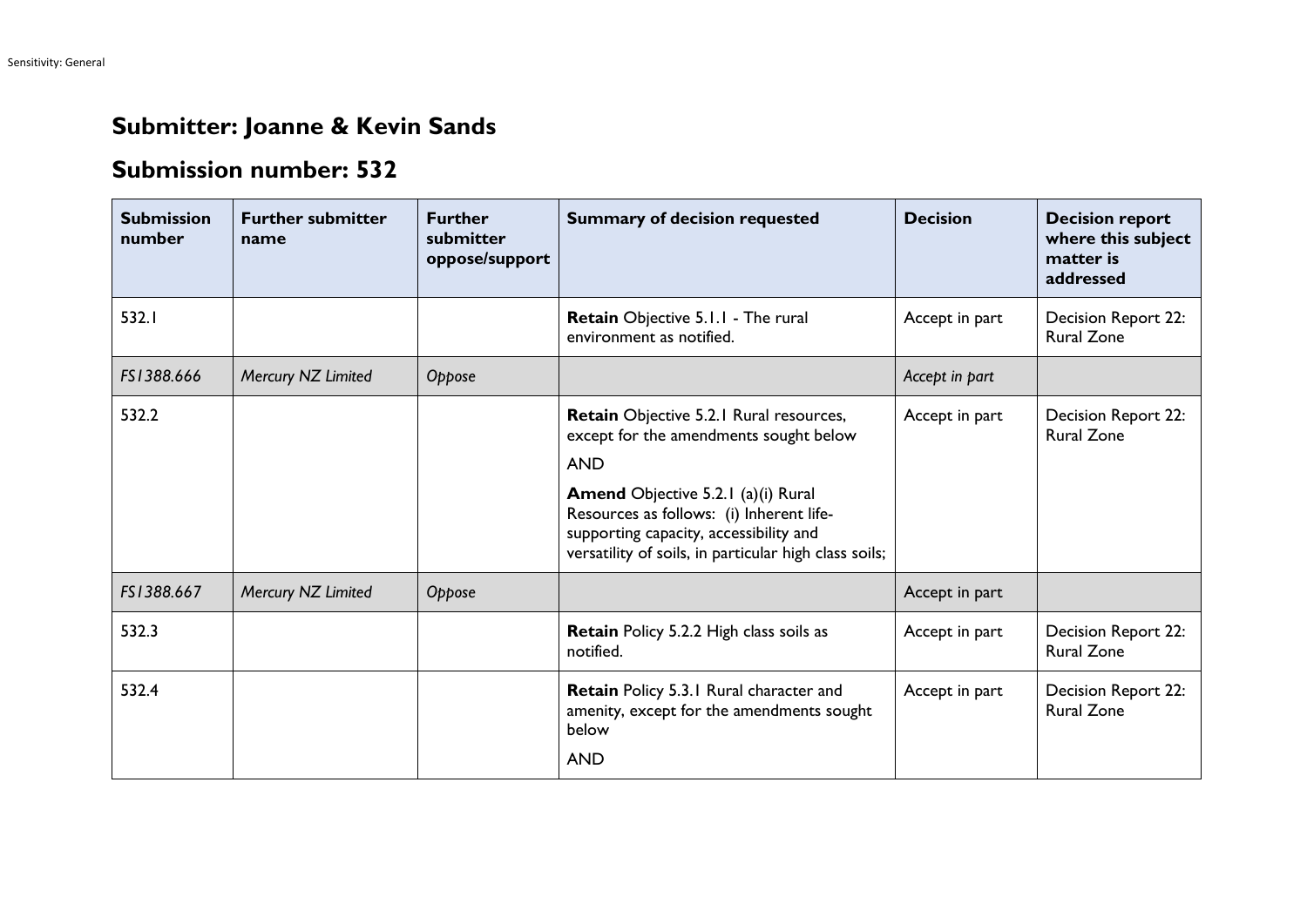| <b>Submission</b><br>number | <b>Further submitter</b><br>name | <b>Further</b><br>submitter<br>oppose/support | <b>Summary of decision requested</b>                                                                                                 | <b>Decision</b> | <b>Decision report</b><br>where this subject<br>matter is<br>addressed |
|-----------------------------|----------------------------------|-----------------------------------------------|--------------------------------------------------------------------------------------------------------------------------------------|-----------------|------------------------------------------------------------------------|
|                             |                                  |                                               | Amend Objective 5.3.1 (a) Rural character<br>and amenity as follows:                                                                 |                 |                                                                        |
|                             |                                  |                                               | (a) Rural character and amenity are<br>maintained while recognising the localised<br>character of different parts of the District.   |                 |                                                                        |
| 532.5                       |                                  |                                               | <b>Retain</b> Rule 22.4.1.2 General subdivision<br>except for the amendments sought below                                            | Accept in part  | Decision Report 22:<br><b>Rural Zone</b>                               |
|                             |                                  |                                               | <b>AND</b>                                                                                                                           |                 |                                                                        |
|                             |                                  |                                               | Add a new discretionary activity (D1) to Rule<br>22.4.1.2 General subdivision as follows:                                            |                 |                                                                        |
|                             |                                  |                                               | DI                                                                                                                                   |                 |                                                                        |
|                             |                                  |                                               | (a) General subdivision around an existing<br>dwelling and associated curtilage that does<br>not comply with Rule 22.4.1.2 (iv) RD1. |                 |                                                                        |
|                             |                                  |                                               | (b) General subdivision around established<br>rural activities that does not comply with<br>Rule 22.4.1.2 (iv) RD1.                  |                 |                                                                        |
| FS1388.668                  | Mercury NZ Limited               | Oppose                                        |                                                                                                                                      | Accept in part  |                                                                        |
| 532.6                       |                                  |                                               | Delete Rule 22.4.1.2 (a)(v) General<br>subdivision                                                                                   | Accept in part  | <b>Decision Report 22:</b><br><b>Rural Zone</b>                        |
|                             |                                  |                                               | <b>AND</b>                                                                                                                           |                 |                                                                        |
|                             |                                  |                                               | Add a new matter of discretion to Rule<br>22.4.1.2 (b) General subdivision as follows:                                               |                 |                                                                        |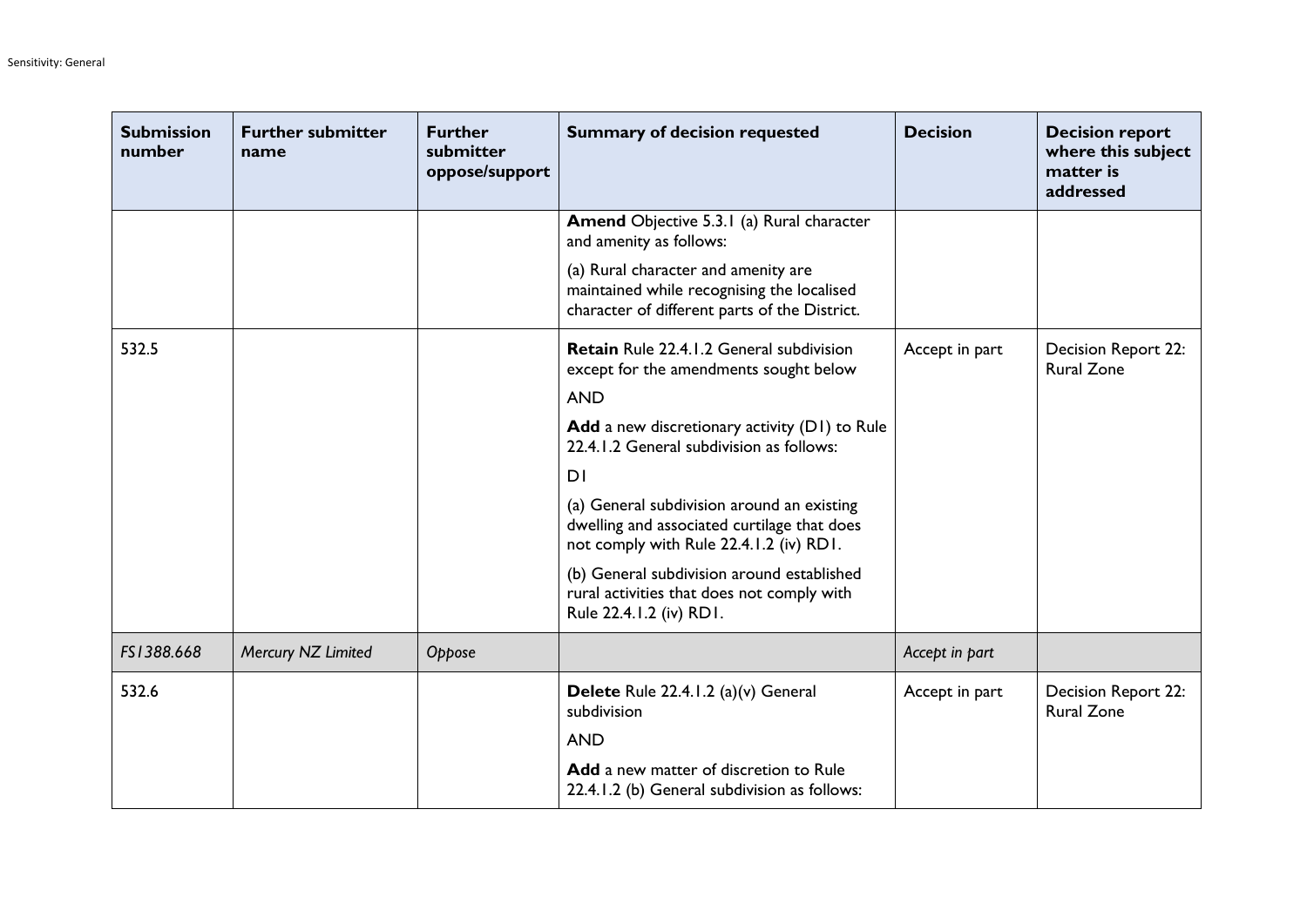| <b>Submission</b><br>number | <b>Further submitter</b><br>name | <b>Further</b><br>submitter<br>oppose/support | <b>Summary of decision requested</b>                                                                                                                                                                                                                                                                                                                                                                     | <b>Decision</b> | <b>Decision report</b><br>where this subject<br>matter is<br>addressed |
|-----------------------------|----------------------------------|-----------------------------------------------|----------------------------------------------------------------------------------------------------------------------------------------------------------------------------------------------------------------------------------------------------------------------------------------------------------------------------------------------------------------------------------------------------------|-----------------|------------------------------------------------------------------------|
|                             |                                  |                                               | (vi) Effects on rural productivity and<br>fragmentation of high class soils.                                                                                                                                                                                                                                                                                                                             |                 |                                                                        |
| FS1388.669                  | Mercury NZ Limited               | Oppose                                        |                                                                                                                                                                                                                                                                                                                                                                                                          | Accept in part  |                                                                        |
| 532.7                       |                                  |                                               | Retain Rule 22.4.1.2 (a)(i-iii) General<br>subdivision as notified.                                                                                                                                                                                                                                                                                                                                      | Accept in part  | <b>Decision Report 22:</b><br><b>Rural Zone</b>                        |
| FS1388.670                  | Mercury NZ Limited               | Oppose                                        |                                                                                                                                                                                                                                                                                                                                                                                                          | Accept in part  |                                                                        |
| 532.8                       |                                  |                                               | Retain Rule 22.4.1.2 (a)(iv) General<br>subdivision, as notified.                                                                                                                                                                                                                                                                                                                                        | Accept in part  | Decision Report 22:<br><b>Rural Zone</b>                               |
| FS1388.671                  | Mercury NZ Limited               | Oppose                                        |                                                                                                                                                                                                                                                                                                                                                                                                          | Accept in part  |                                                                        |
| 532.9                       |                                  |                                               | Retain Policy 5.3.8 Effects on rural character<br>and amenity from rural subdivision, except<br>for the amendments sought below<br><b>AND</b><br><b>Amend Policy 5.3.8 Effects on rural</b><br>character and amenity from rural subdivision<br>as follows:<br>$\cdots$<br>(b) Ensure development does not<br>compromise the predominant open space,<br>character and amenity of rural areas.<br>$\cdots$ | Accept in part  | Decision Report 22:<br><b>Rural Zone</b>                               |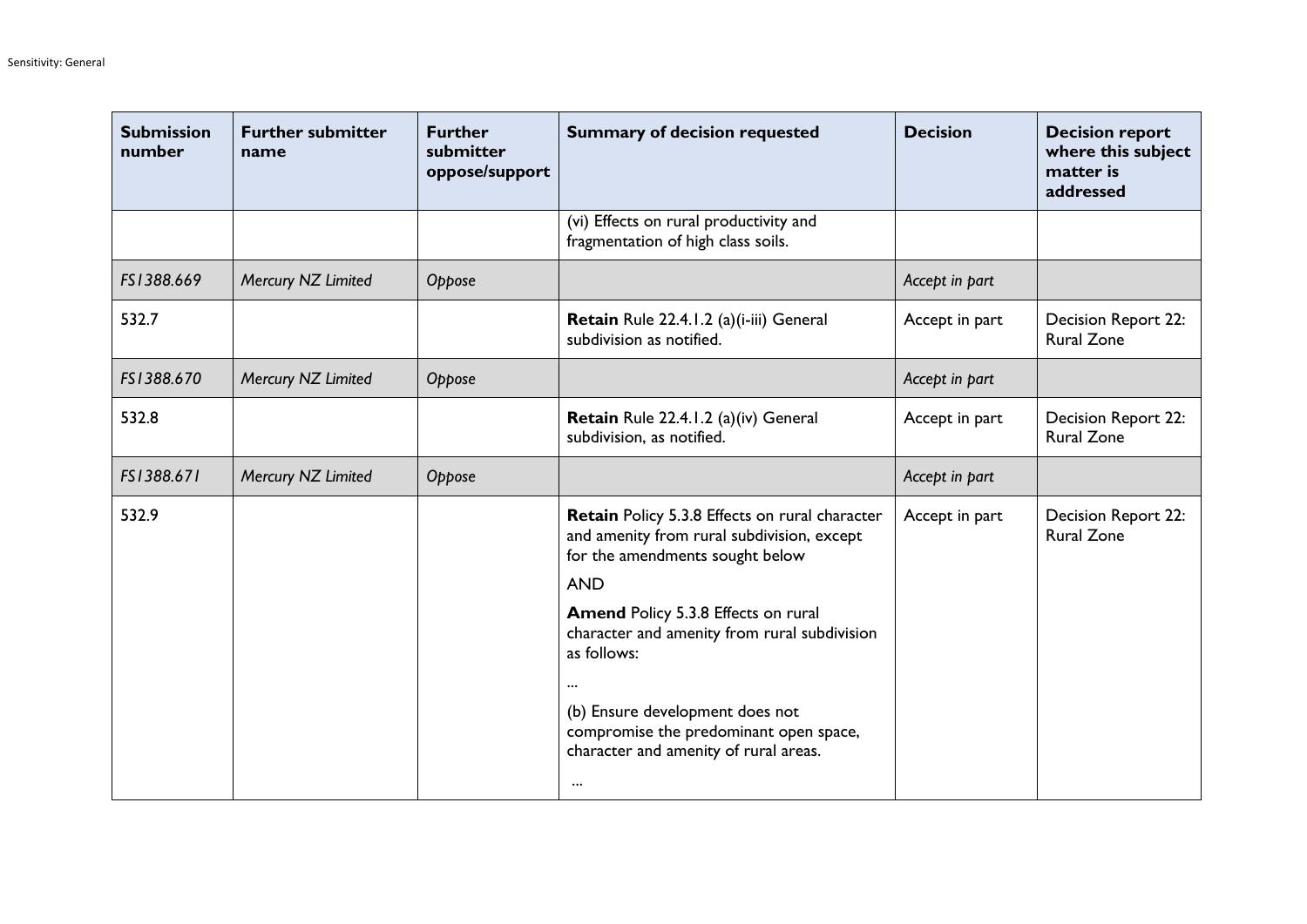| <b>Submission</b><br>number | <b>Further submitter</b><br>name | <b>Further</b><br>submitter<br>oppose/support | <b>Summary of decision requested</b>                                                                                                                                                                                                                                                                                                                     | <b>Decision</b> | <b>Decision report</b><br>where this subject<br>matter is<br>addressed |
|-----------------------------|----------------------------------|-----------------------------------------------|----------------------------------------------------------------------------------------------------------------------------------------------------------------------------------------------------------------------------------------------------------------------------------------------------------------------------------------------------------|-----------------|------------------------------------------------------------------------|
|                             |                                  |                                               | (d) Rural hamlet subdivision and boundary<br>relocations ensure the follow:<br>$\cdots$<br>(ii) Maintenance of the localised rural<br>character and amenity of the surrounding<br>rural environment;<br>$\cdots$<br>(e) Subdivision, use and development<br>opportunities ensure that localised rural<br>character and amenity values are<br>maintained. |                 |                                                                        |
| 532.10                      |                                  |                                               | Amend Rule 22.4.1.1 PR1, PR2, PR3 and PR4<br>Prohibited subdivision from Prohibited to<br>non-complying activities.                                                                                                                                                                                                                                      | Accept in part  | Decision Report 22:<br><b>Rural Zone</b>                               |
| FS1129.62                   | <b>Auckland Council</b>          | Oppose                                        |                                                                                                                                                                                                                                                                                                                                                          | Accept in part  |                                                                        |
| FS1131.29                   | The Village Church Trust         | Support                                       |                                                                                                                                                                                                                                                                                                                                                          | Accept in part  |                                                                        |
| FS1388.672                  | Mercury NZ Limited               | Oppose                                        |                                                                                                                                                                                                                                                                                                                                                          | Accept in part  |                                                                        |
| 532.11                      |                                  |                                               | <b>Amend Rule 22.4.1.1 Prohibited subdivision,</b><br>by replacing the term "lot" with "Record of<br>Title".                                                                                                                                                                                                                                             | Accept in part  | <b>Decision Report 22:</b><br><b>Rural Zone</b>                        |